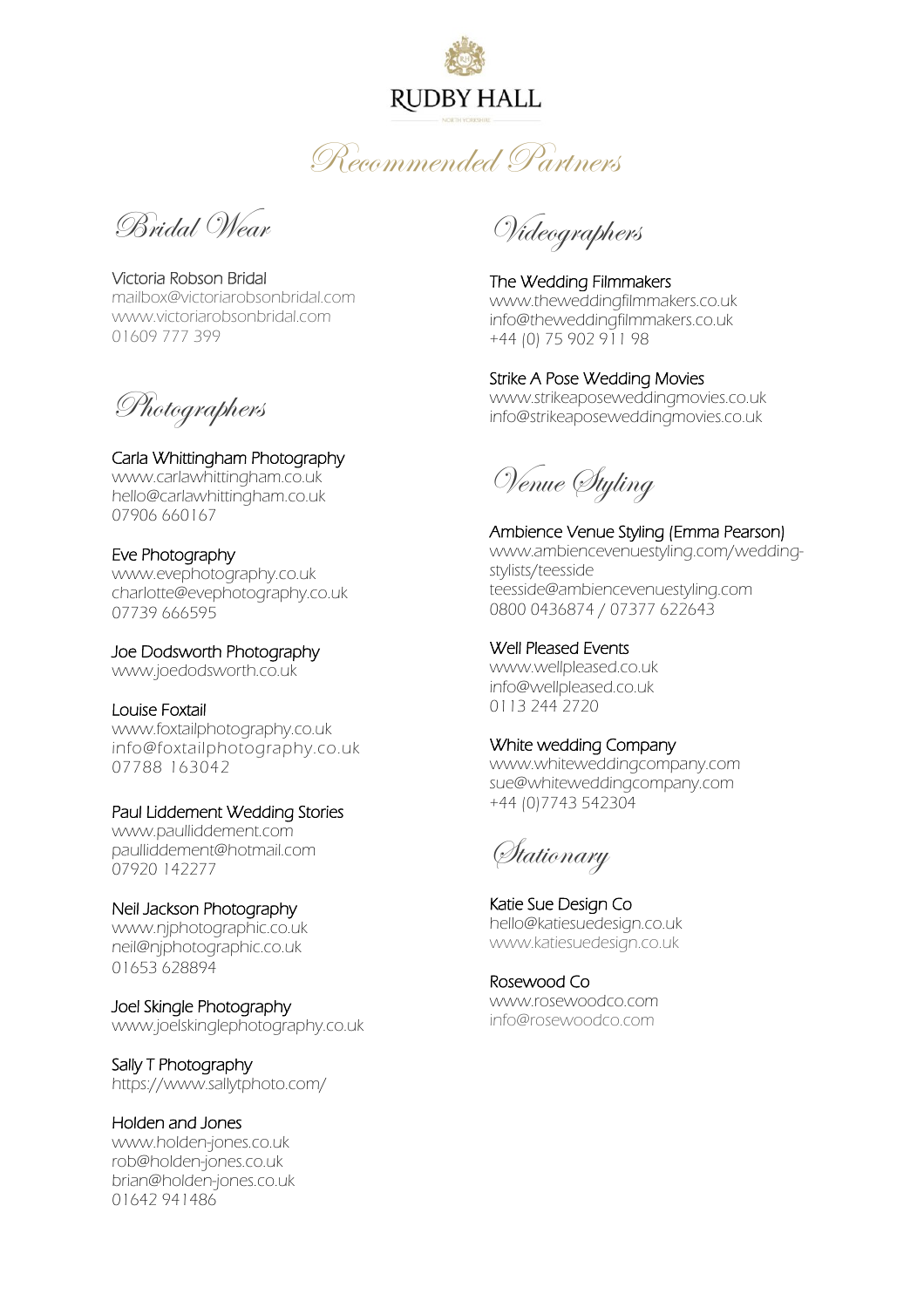# **RUDBY HALL**

Florists

The Countryside Florist (Rebecca) www.thecountrysideflorist.net 01287 652808

Karen Bainbridge Bespoke Florist karen.bainbridge5@icloud.com

The Twisted Willow [www.twistedwillowfloristry.co.uk](http://www.twistedwillowfloristry.co.uk/)

The Green Florist [www.nortonflorist.co.uk/](http://www.nortonflorist.co.uk/)

Flowerhouse www.flowerhouseuk.com

Flowers by Natrass [www.flowersbynattrass.com](http://www.flowersbynattrass.com/)

Wedding Cakes

Sadie May (Sharon) 07900 662669 [Sharon@sdiemaycakes.co.uk](mailto:Sharon@sdiemaycakes.co.uk)

Poppy Pickering (Dominique) info@poppypickering.com

Zoe Smith BlueBird-cakes www.bluebird-cakes.co.uk/

Sara's Kitchen (Sara) 07837399003 sara@saraskitchen.co.uk

Claire's Artistic Licence Cakes (Claire) 07739025874 cal-cakes@hotmail.co.uk

Hair and Beauty

Victoria Stonebank http://www.victoriastonebank.co.uk/ victoria-stonebank@hotmail.com

Jo Leversuch www.makeupbyjo.co.uk jo@makeupbyjo.co.uk

Entertainment

Last Anthem and Last Anthem Unplugged www.Lastanthem.co.uk

Func on the Rocks www.funcontherocks.com

Paul Skerritt Music (Live Band) [www.paulskerrittmusic.co.uk](http://www.paulskerrittmusic.co.uk/)

Band and Saxophonist www.sunshinedaze.co.uk

The Beat Boutique (David) www.facebook.com/thebeatboutique.co.uk/

DJ UK disco (Steve) [www.ukdisco.co.uk](http://www.ukdisco.co.uk/) steve@ukdisco.co.uk

Connor Thomas – Guitarist www.connorthomasmusic.com

Michael Mulroy, Pianist michael.mulroy2@ntlworld.com

Sarah Paterson – Harpist [sarah.paterson@hotmail.co.uk](mailto:sarah.paterson@hotmail.co.uk)

Fireworks

Spectrum Fireworks www.spectrumfireworks.co.uk

North East Fireworks northeastfireworks.co.uk

Magicians

Luke Howells www.lukehowells.com/